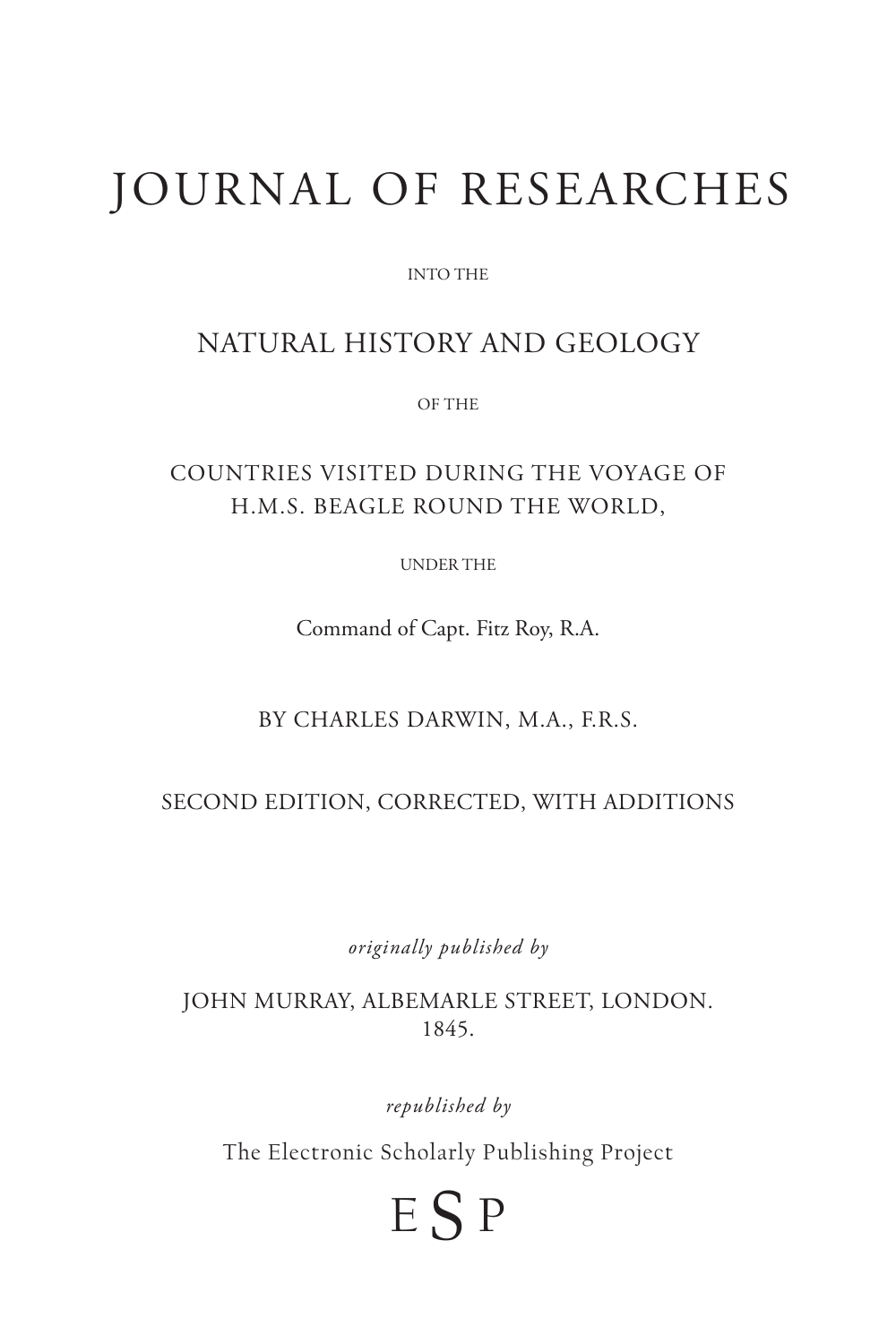# Electronic Scholarly Publishing Project

Foundations Series: Modern Biology Series Editor: Robert J. Robbins

#### *Bibliographical Note*

This ESP edition, first electronically published in 2017, is a newly typeset, unabridged version, based on the 1845 edition published by John Murray. Unless explicitly noted, all footnotes and endnotes are as they appeared in the original work.

#### *Production Credits*

| Typesetting: ESP staff                  |  |
|-----------------------------------------|--|
| Proofreading/Copyediting: ESP staff     |  |
| Graphics work: ESP staff                |  |
| Copyfitting/Final production: ESP staff |  |
| Cover design: R. J. Robbins             |  |

The Electronic Scholarly Publishing Project welcomes help from volunteers and collaborators, who recommend works for publication, provide access to original materials, and assist with technical and production work. If you are interested in volunteering, or are otherwise interested in the project, contact the series editor: RJR8222@gmail.com

#### *Cover*

Portrait of Darwin by George Richmond, 1840. H.M.S. Beagle in the Straits of Magellan at Mount Sarmiento. (Conrad Martens, ship's artist on the Beagle, c.1832.)

© 2017, The Electronic Scholarly Publishing Project

http://www.esp.org

This electronic edition is made freely available for educational or scholarly purposes, provided that this copyright notice is included. The manuscript may not be reprinted or redistributed for commercial purposes without permission.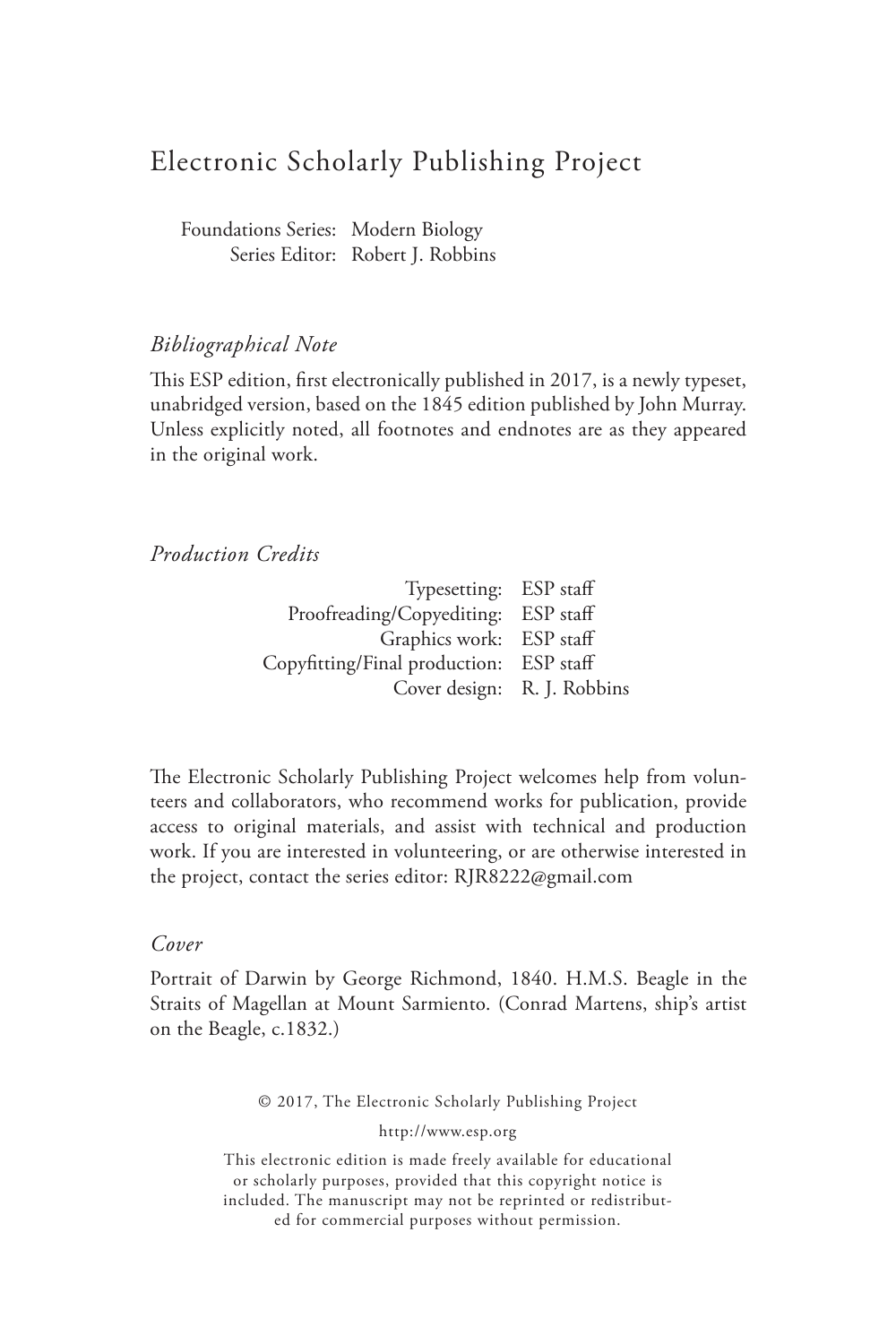# CHARLES LYELL, ESQ., F.R.S.,

THIS SECOND EDITION IS DEDICATED WITH GRATEFUL PLEASURE, AS AN ACKNOWLEDGMENT THAT THE CHIEF PART OF WHATEVER SCIENTIFIC MERIT THIS JOURNAL AND THE OTHER WORKS OF THE AUTHOR MAY POSSESS, HAS BEEN DERIVED FROM STUDYING THE WELL-KNOWN AND ADMIRABLE

# PRINCIPLES OF GEOLOGY.

To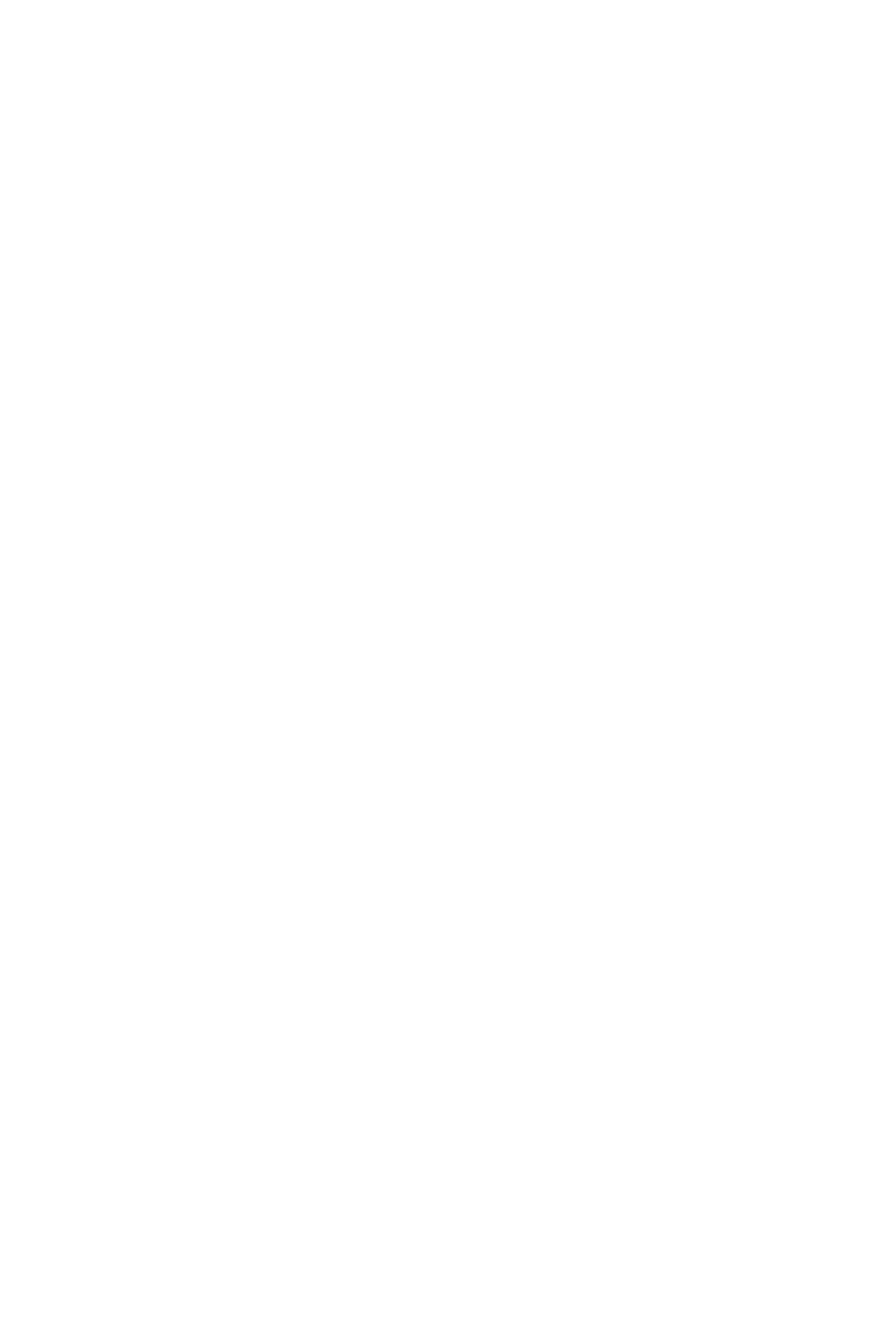# PREFACE.

I HAVE stated in the preface to the first Edition of this work, and in the Zoology of the Voyage of the Beagle, that it was in consequence of a wish expressed by Captain Fitz Roy, of having some scientific person on board, accompanied by an offer from him of giving up part of his own accommodations, that I volunteered my services, which received, through the kindness of the hydrographer, Captain Beaufort, the sanction of the Lords of the Admiralty. As I feel that the opportunities which I enjoyed of studying the Natural History of the different countries we visited, have been wholly due to Captain Fitz Roy, I hope I may here be permitted to repeat my expression of gratitude to him; and to add that, during the five years we were together, I received from him the most cordial friendship and steady assistance. Both to Captain Fitz Roy and to all the Officers of the Beagle\* I shall ever feel most thankful for the undeviating kindness with which I was treated during our long voyage.

This volume contains, in the form of a Journal, a history of our voyage, and a sketch of those observations in Natural History and Geology, which I think will possess some interest for the general reader. I have in this edition largely condensed and corrected some parts, and have added a little to others, in order to render the volume more fitted for popular reading; but I trust that naturalists will remember, that they must refer for details to the larger publications, which comprise the scientific results of the Expedition. The Zoology of the Voyage of the Beagle includes an account of the Fossil Mammalia, by Professor Owen; of the Living Mammalia, by Mr. Waterhouse; of the Birds, by Mr. Gould; of the Fish, by the Rev. L. Jenyns; and of the Reptiles, by Mr. Bell. I have appended to the descriptions of each species an account of its habits and range. These works, which I owe to the high talents and disinterested zeal of the above distinguished

I must take this opportunity of returning my sincere thanks to Mr. Bynoe, the surgeon of the Beagle, for his very kind attention to me when I was ill at Valparaiso.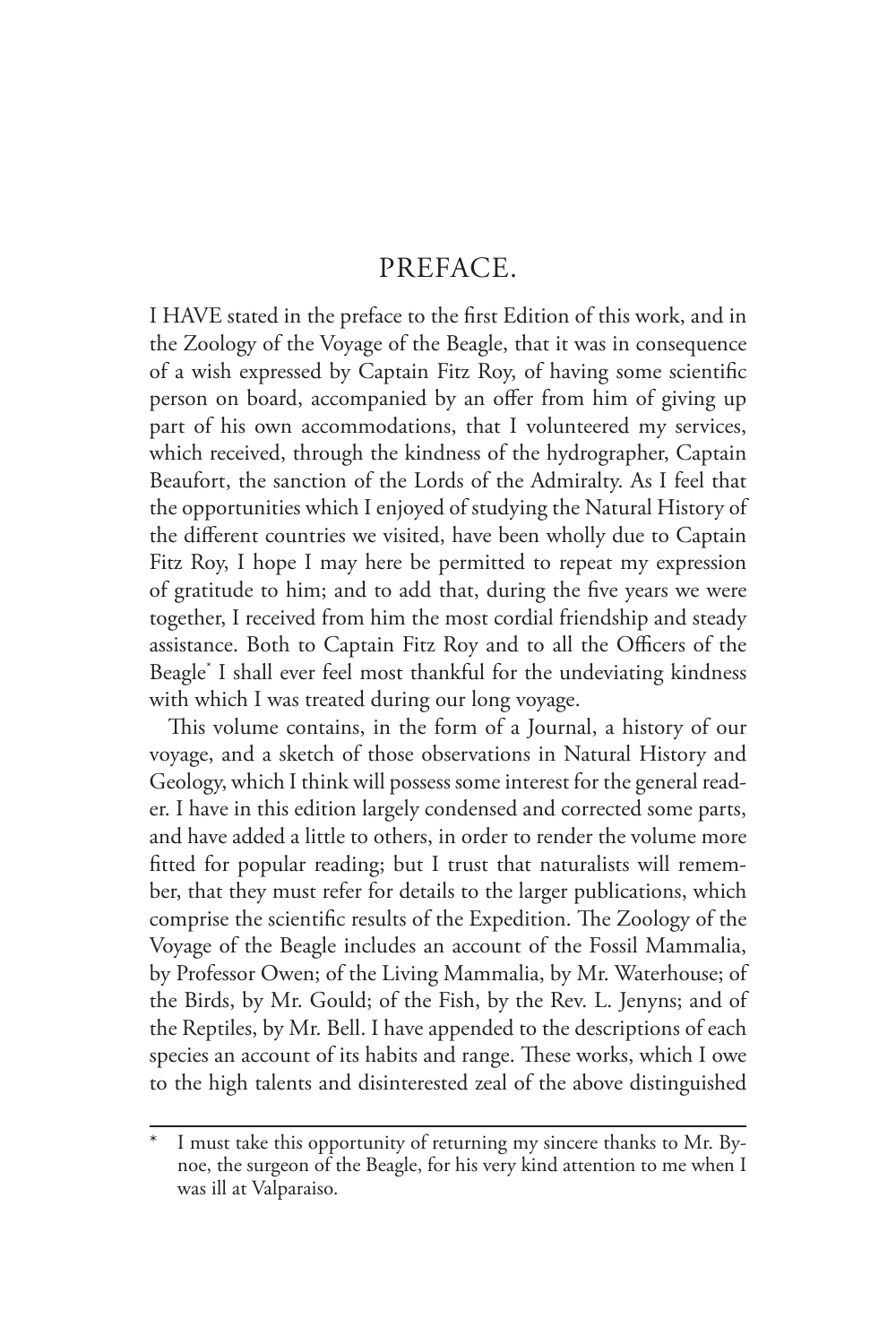authors, could not have been undertaken, had it not been for the liberality of the Lords Commissioners of Her Majesty's Treasury, who, through the representation of the Right Honourable the Chancellor of the Exchequer, have been pleased to grant a sum of one thousand pounds towards defraying part of the expenses of publication.

I have myself published separate volumes on the 'Structure and Distribution of Coral Reefs;' on the 'Volcanic Islands visited during the Voyage of the Beagle;' and a third volume will soon appear on the 'Geology of South America.' The sixth volume of the 'Geological Transactions' contains two papers of mine on the Erratic Boulders and Volcanic Phenomena of South America. I intend hereafter to describe, in a set of papers, some of the marine invertebrate animals collected during the voyage. Mr. Bell, I hope, will describe the crustacea, and Mr. Sowerby the shells. Messrs. Waterhouse, Walker, Newman, and White, have published several able papers on the Insects which were collected, and I trust that many others will hereafter follow. The plants from the southern parts of America will be given by Dr. J. Hooker, in his great work on the Botany of the Southern Hemisphere. The Flora of the Galapagos Archipelago is the subject of a separate memoir by him, in the 'Linnean Transactions.' The Reverend Professor Henslow has published a list of the plants collected by me at the Keeling Islands; and the Reverend J. M. Berkeley has described my cryptogamic plants.

I shall have the pleasure of acknowledging the great assistance which I have received from several other naturalists, in the course of this and my other works; but I must be here allowed to return my most sincere thanks to the Reverend Professor Henslow, who, when I was an under-graduate at Cambridge, was one chief means of giving me a taste for Natural History,—who, during my absence, took charge of the collections I sent home, and by his correspondence directed my endeavours,—and who, since my return, has constantly rendered me every assistance which the kindest friend could offer.

June, 1845.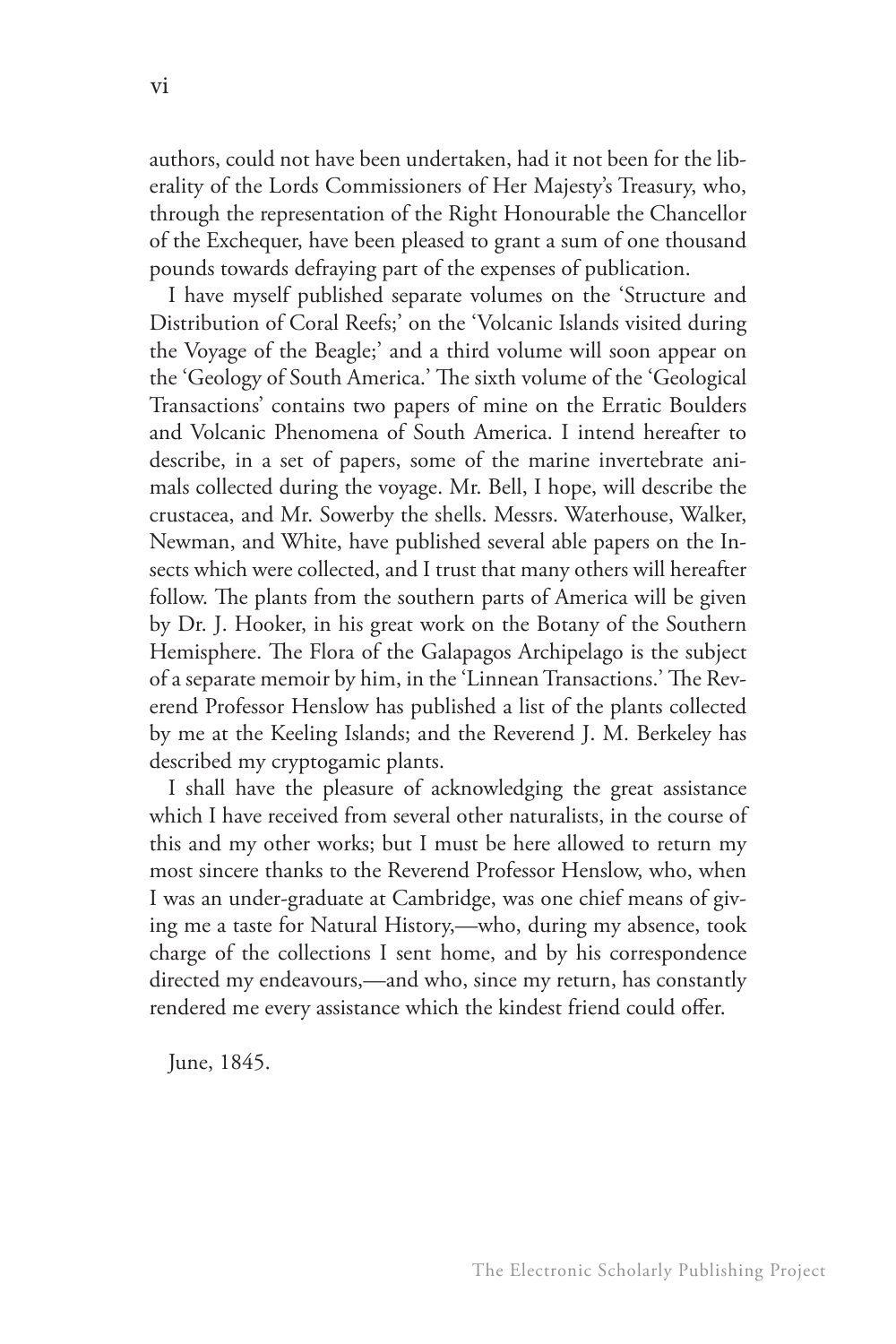# CONTENTS.

### CHAPTER I.

| Porto Praya — Ribeira Grande — Atmospheric Dust with Infusoria—Habits of a Sea- |
|---------------------------------------------------------------------------------|
| slug and Cuttle-fish—St. Paul's Rocks, non-volcanic—Singular incrustations—     |
| Insects the first Colonists of Islands—Fernando Noronha—Bahia—Burnished         |
| Rocks—Habits of a Diodon—Pelagic Confervæ and Infusoria—Causes of dis-          |
|                                                                                 |

# CHAPTER II.

| Rio de Janeiro—Excursion north of Cape Frio—Great Evaporation — Slavery — Bot- |  |
|--------------------------------------------------------------------------------|--|
| ofogo Bay—Terrestrial Planariæ—Clouds on the Corcovado—Heavy Rain—             |  |
| Musical Frogs—Phosphorescent Insects — Elater, springing powers of—Blue        |  |
| Haze-Noise made by a Butterfly-Entomology-Ants-Wasp killing a Spi-             |  |
| der-Parasitical Spider-Artifices of an Epeira-Gregarious Spider-Spider         |  |
|                                                                                |  |

| CHAPTER III.                                                                                                                                 |
|----------------------------------------------------------------------------------------------------------------------------------------------|
| Monte Video—Maldonado—Excursion to R. Polanco — Lazo and Bolas—Partridg-<br>es—Absence of Trees—Deer—Capybara, or River Hog — Tucutuco — Mo- |
| lothrus, cuckoo-like habits—Tyrant Flycatcher—Mocking-bird—Carrion                                                                           |
|                                                                                                                                              |

# CHAPTER IV.

| Rio Negro—Estancias attacked by the Indians—Salt Lakes—Flamingoes—R. Negro |  |
|----------------------------------------------------------------------------|--|
| to R. Colorado—Sacred Tree—Patagonian Hare—Indian Families—General         |  |
| Rosas—Proceed to Bahia Blanca—Sand Dunes—Negro Lieutenant—Bahia            |  |
|                                                                            |  |

### CHAPTER V.

| Bahia Blanca—Geology—Numerous gigantic extinct Quadrupeds—Recent Extinc-   |  |
|----------------------------------------------------------------------------|--|
| tion—Longevity of Species—Large Animals do not require a luxuriant Vegeta- |  |
| tion—Southern Africa—Siberian Fossils — Two Species of Ostrich—Habits of   |  |
| Oven-bird—Armadilloes — Venomous Snake, Toad, Lizard—Hybernation of        |  |
| Animals—Habits of Sea-Pen—Indian Wars and Massacres—Arrow-head—An-         |  |
|                                                                            |  |
|                                                                            |  |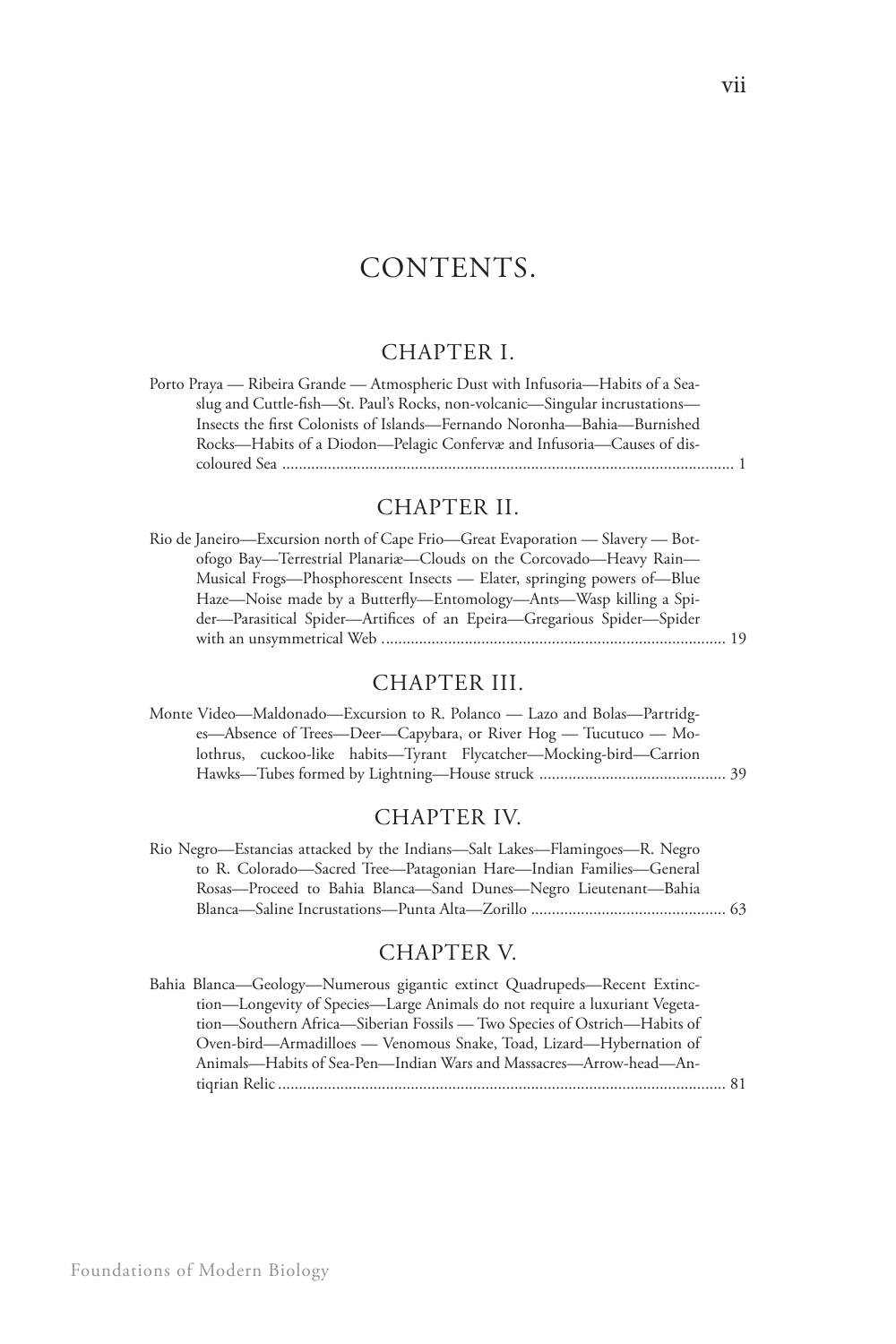#### CHAPTER VI.

Set out for Buenos Ayres—Rio Sauce—Sierra Ventana — Third Posta — Driving Horses—Bolas—Partridges and Foxes—Features of the Country—Long-legged Plover—Teru-tero—Hailstorm—Natural Enclosures in the Sierra Tapalguen— Flesh of Puma—Meat Diet—Guardia del Monte—Effects of Cattle on the Vegetation—Cardoon—Buenos Ayres—Corral where Cattle are slaughtered ............. 105

#### CHAPTER VII.

Excursion to St. Fé—Thistle-Beds—Habits of the Bizcacha—Little Owl—Saline Streams—Level Plains—Mastodon—St. Fé—Change in Landscape—Geology—Tooth of extinct Horse—Relation of the Fossil and recent Quadrupeds of North and South America—Effects of a great Drought—Parana—Habits of the Jaguar — Scissor-beak — King-fisher, Parrot, and Scissor-tail — Revolution — Buenos Ayres—State of Government ................................................................... 121

#### CHAPTER VIII.

Excursion to Colonia del Sacramiento—Value of an Estancia—Cattle, how counted—Singular Breed of Oxen—Perforated Pebbles—Shepherd-Dogs—Horses broken-in, Gauchos Riding—Character of Inhabitants—Rio Plata—Flocks of Butterflies—Aëronaut Spiders—Phosphorescence of the Sea—Port Desire— Guanaco—Port St. Julian—Geology of Patagonia — Fossil gigantic Animal — Types of Organization constant—Change in the Zoology of America—Causes of Extinction ........................................................................................................ 141

#### CHAPTER IX.

Santa Cruz—Expedition up the River—Indians—Immense Streams of Basaltic Lava— Fragments not transported by the River—Excavation of the Valley—Condor, habits of—Cordillera—Erratic Boulders of great size—Indian Relics—Return to the Ship—Falkland Islands—Wild Horses, Cattle, Rabbits—Wolf-like Fox—Fire made of Bones—Manner of hunting Wild Cattle — Geology — Streams of Stones—Scenes of Violence—Penguin—Geese—Eggs of Doris— Compound Animals ............................................................................................. 175

#### CHAPTER X.

Tierra del Fuego, first arrival—Good Success Bay—An Account of the Fuegians on board—Interview with the Savages—Scenery of the Forests—Cape Horn— Wigwam Cove—Miserable Condition of the Savages—Famines—Cannibals— Matricide—Religious Feelings—Great Gale—Beagle Channel—Ponsonby Sound—Build Wigwams and settle the Fuegians—Bifurcation of the Beagle Channel—Glaciers—Return to the Ship—Second Visit in the Ship to the Settlement—Equality of Condition amongst the Natives .......................................... 201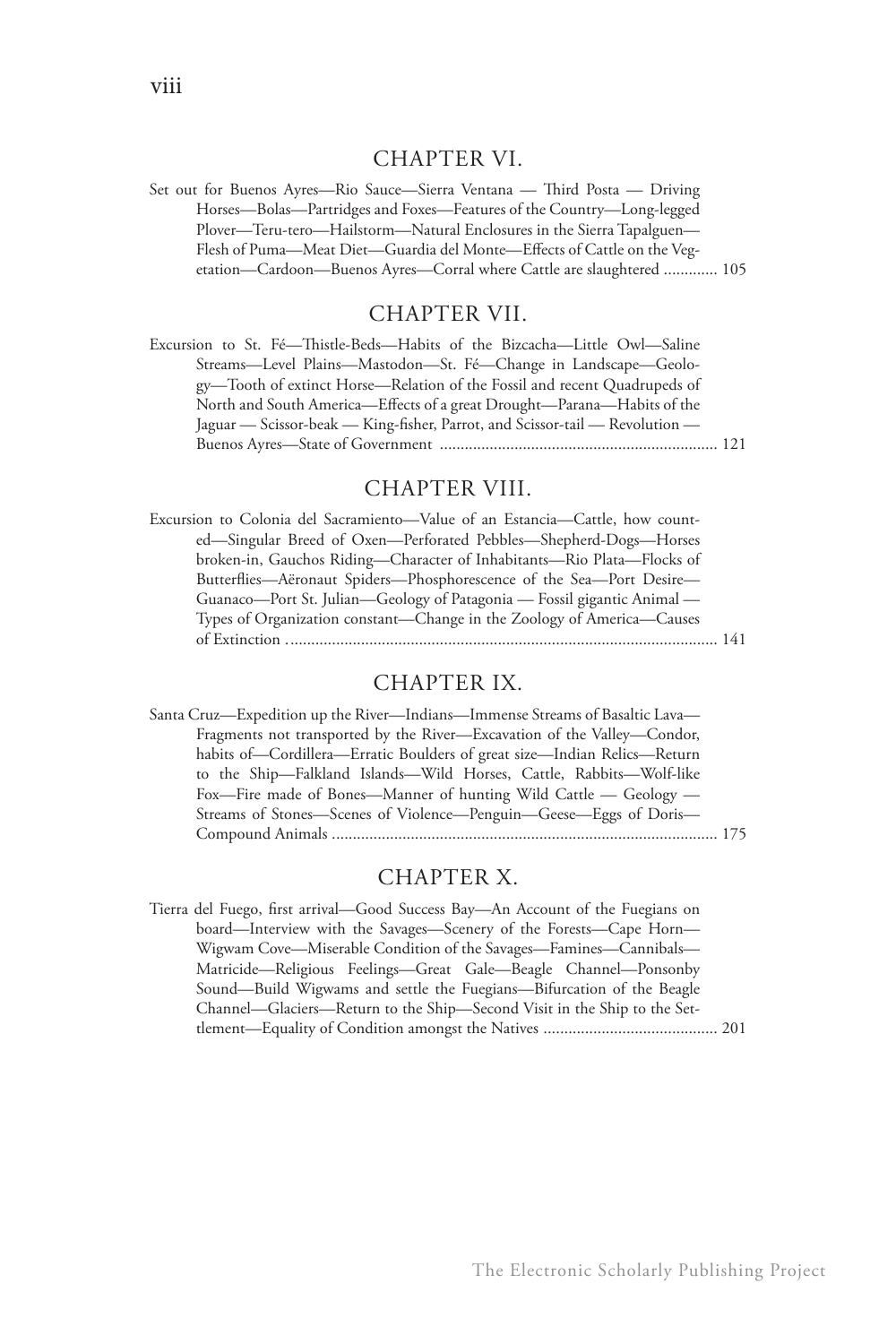#### CHAPTER XI.

Strait of Magellan—Port Famine—Ascent of Mount Tarn — Forests — Edible Fungus—Zoology—Great Sea-weed—Leave Tierra del Fuego—Climate—Fruit Trees and Productions of the Southern Coasts—Height of Snow-line on the Cordillera — Descent of Glaciers to the Sea—Icebergs formed—Transportal of Boulders — Climate and Productions of the Antarctic Islands—Preservation of Frozen Carcasses—Recapitulation ........................................................................ 227

#### CHAPTER XII.

| Valparaiso—Excursion to the Foot of the Andes—Structure of the Land—Ascend |  |
|----------------------------------------------------------------------------|--|
| the Bell of Quillota—Shattered Masses of Greenstone—Immense Valleys—       |  |
| Mines—State of Miners—Santiago—Hot-baths of Cauquenes—Goldmin-             |  |
| es—Grinding-mills—Perforated Stones—Habits of the Puma—El Turco and        |  |
|                                                                            |  |

#### CHAPTER XIII.

Chiloe—General Aspect—Boat Excursion—Native Indians—Castro—Tame Fox—Ascend San Pedro—Chonos Archipelago—Peninsula of Tres Montes — Granitic Range — Boat-wrecked Sailors—Low's Harbour—Wild Potato — Formation of Peat — Myopotamus, Otter and Mice—Cheucau and Barking-bird—Opetiorhynchus—Singular Character of Ornithology—Petrels ............ 269

#### CHAPTER XIV.

San Carlos, Chiloe—Osorno in eruption, contemporaneously with Aconcagua and Coseguina—Ride to Cucao—Impenetrable forests—Valdivia—Indians— Earthquake—Concepcion—Great earthquake—Rocks fissured—Appearance of the former towns—The sea black and boiling—Direction of the vibrations— Stones twisted round—Great Wave—Permanent elevation of the land—Area of volcanic phenomena—The connexion between the elevatory and eruptive forces—Cause of earthquakes—Slow elevation of Mountain-chains ..................... 287

#### CHAPTER XV.

Valparaiso—Portillo pass—Sagacity of mules—Mountain torrents—Mines, how discovered—Proofs of the gradual elevation of the Cordillera—Effect of snow on rocks—Geological structure of the two main ranges—Their distinct origin and upheaval—Great subsidence—Red snow—Winds—Pinnacles of snow—Dry and clear atmosphere—Electricity—Pampas—Zoology of the opposite sides of the Andes — Locusts — Great bugs—Mendoza—Uspallata Pass—Silicified trees buried as they grew—Incas Bridge—Badness of the passes exaggerated — Cumbre — Casuchas—Valparaiso ....................................................................... 309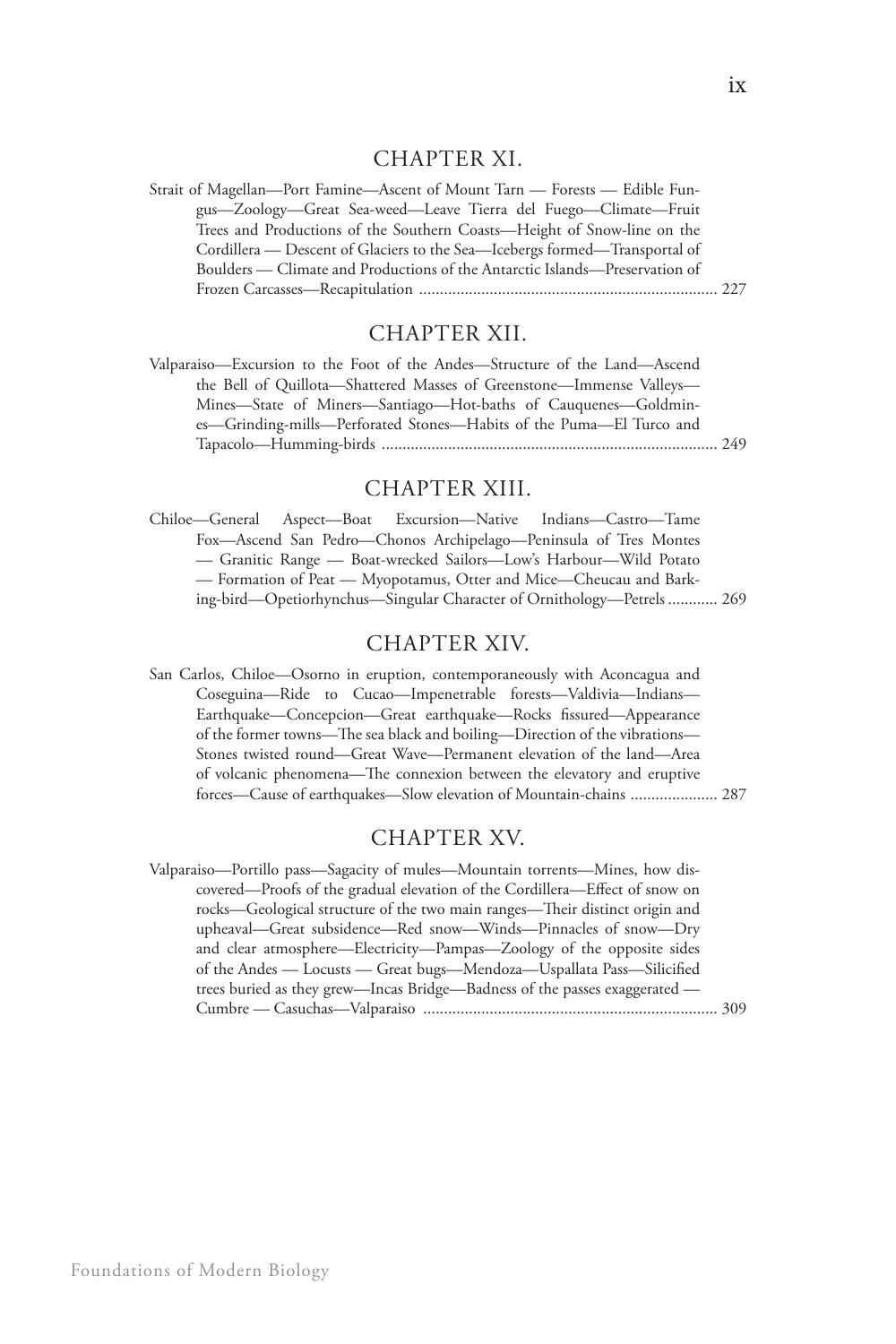#### CHAPTER XVI.

Coast-road to Coquimbo—Great loads carried by the miners—Coquimbo—Earthquake—Step-formed terraces—Absence of recent deposits—Contemporaneousness of the Tertiary formations—Excursion up the valley—Road to Guasco—Deserts—Valley of Copiapó—Rain and earthquakes—Hydrophobia—The Despoblado—Indian Ruins—Probable change of climate—River-bed arched by an earthquake—Cold gales of wind—Noises from a hill — Iquique — Salt alluvium — Nitrate of soda—Lima—Unhealthy country—Ruins of Callao, overthrown by an earthquake—Recent subsidence—Elevated shells on San Lorenzo, their decomposition—Plain with embedded shells and fragments of pottery—Antiquity of the Indian Race ................................................................. 333

#### CHAPTER XVII.

Galapagos Archipelago—The whole group volcanic—Number of craters—Leafless bushes—Colony at Charles Island—James Island—Salt-lake in crater—Natural History of the group—Ornithology, curious finches—Reptiles—Great tortoises, habits of—Marine lizard, feeds on sea-weed—Terrestrial lizard, burrowing habits, herbivorous—Importance of reptiles in the Archipelago—Fish, shells, insects — Botany—American type of organization—Differences in the species or races on different islands—Tameness of the birds—Fear of man, an acquired instinct ................................................................................................................. 367

#### CHAPTER XVIII.

Pass through the Low Archipelago—Tahiti—Aspect—Vegetation on the Mountains— View of Eimeo—Excursion into the Interior—Profound Ravines—Succession of Waterfalls—Number of wild useful Plants—Temperance of the Inhabitants — Their moral state—Parliament convened—New Zealand—Bay of Islands— Hippahs—Excursion to Waimate—Missionary Establishment—English Weeds now run wild—Waiomio—Funeral of a New Zealand Woman—Sail for Australia ..................................................................................................................... 395

#### CHAPTER XIX.

Sydney—Excursion to Bathurst—Aspect of the Woods—Party of Natives—Gradual extinction of the Aborigines—Infection generated by associated men in health—Blue Mountains—View of the grand gulf-like Valleys—Their origin and formation—Bathurst, general civility of the lower orders—State of Society—Van Diemen's Land—Hobart Town—Aborigines all banished—Mount Wellington—King George's Sound—Cheerless aspect of the Country—Bald Head, calcareous casts of branches of trees—Party of Natives—Leave Australia .... 443